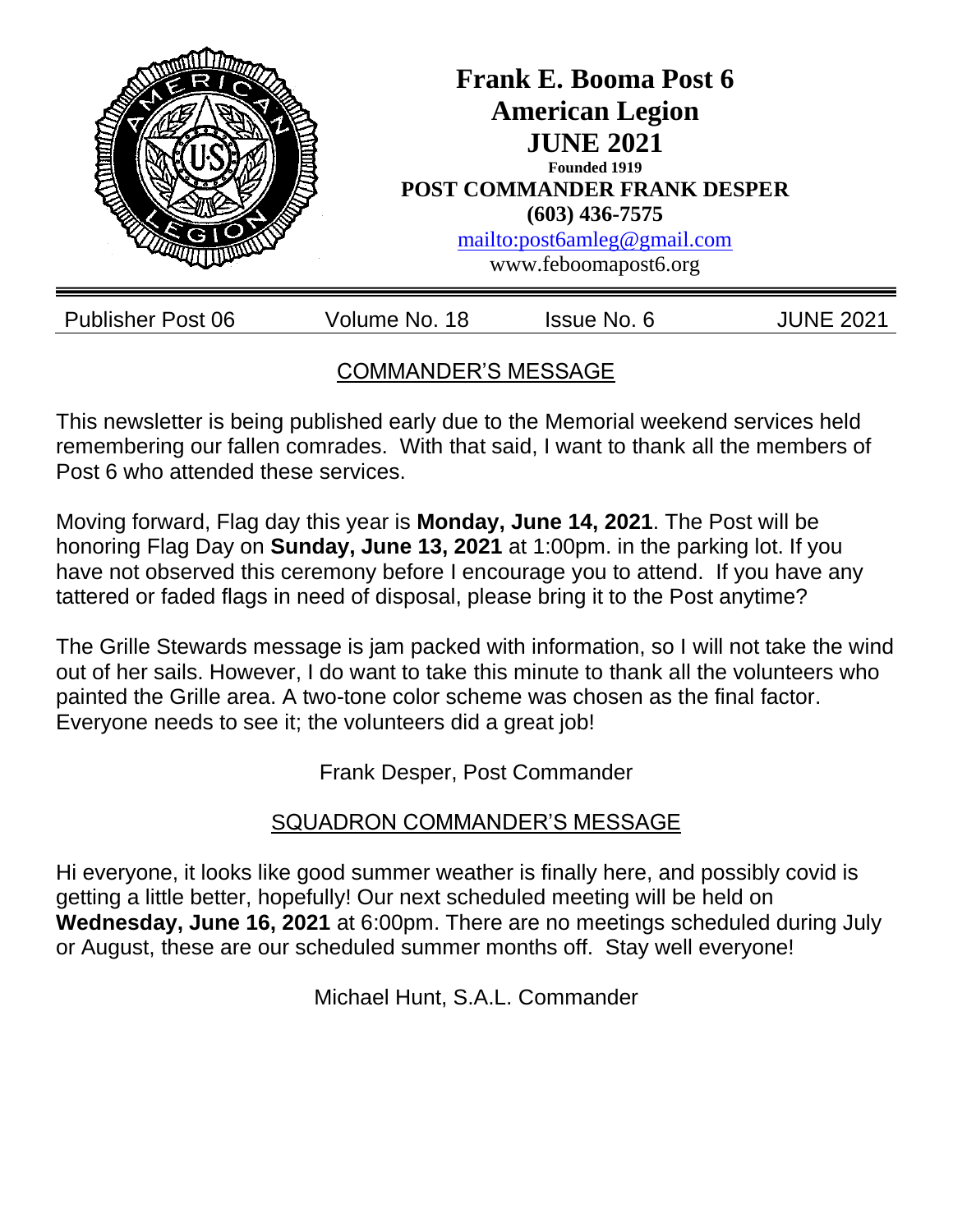### STEWARD'S MESSAGE

I hope everyone is enjoying this gorgeous weather! I want to give a big thank you to all the volunteers who helped us paint the Grille; Les Pollard, Scott Smith, Shari Smith, Sheila Katsonas, Marissa Corey, Brenda Eldon, Beverly Stone and Frank Desper! It was great team work and we got it done fast and looks amazing! So, if you have not had a chance to stop in and see our new look, please do! The umbrellas are out on the deck and we are ready for summer!

We have another busy month, lots of entertainment for everyone to enjoy. Unfortunately, Jason and Lucy had to cancel. But I am very happy to say that Black Lite will be playing **Saturday, June 5, 2021**! It is time to get back to some kind of normalcy!!! We also have the band 3-Way coming in, another amazing band! They are very entertaining and play great music! They will be here **Saturday, June 26, 2021.**  Both bands will be playing from 7 p.m. to 11 p.m. So, stop on in and rock out with these amazing bands, get here early to get a seat!!

We also have Trivia as usual the second and fourth Friday of the month (**June 11, 2021 & June 25, 2021**)! Starts at 7 p.m. and usually goes to about 9 p.m. It is \$5 per person to play. The more people who come and play the higher the cash prizes are. So, bring your friends and thinking hats. This is such a fun night. Get here early so can get a seat and a drink before it starts. First and Second Place Teams get cash prize. Third place gets a to draw a prize!

We have Karaoke with the amazing DJ Darlene on the First Friday and Third Saturday of the month (**June 4, 2021 and June 19, 2021**). Bring your friends and voices! This is always a fun night! Hope to see everyone out and enjoying themselves! Yayyyy, summer is finally here!



Sondra Cordero, Grille Steward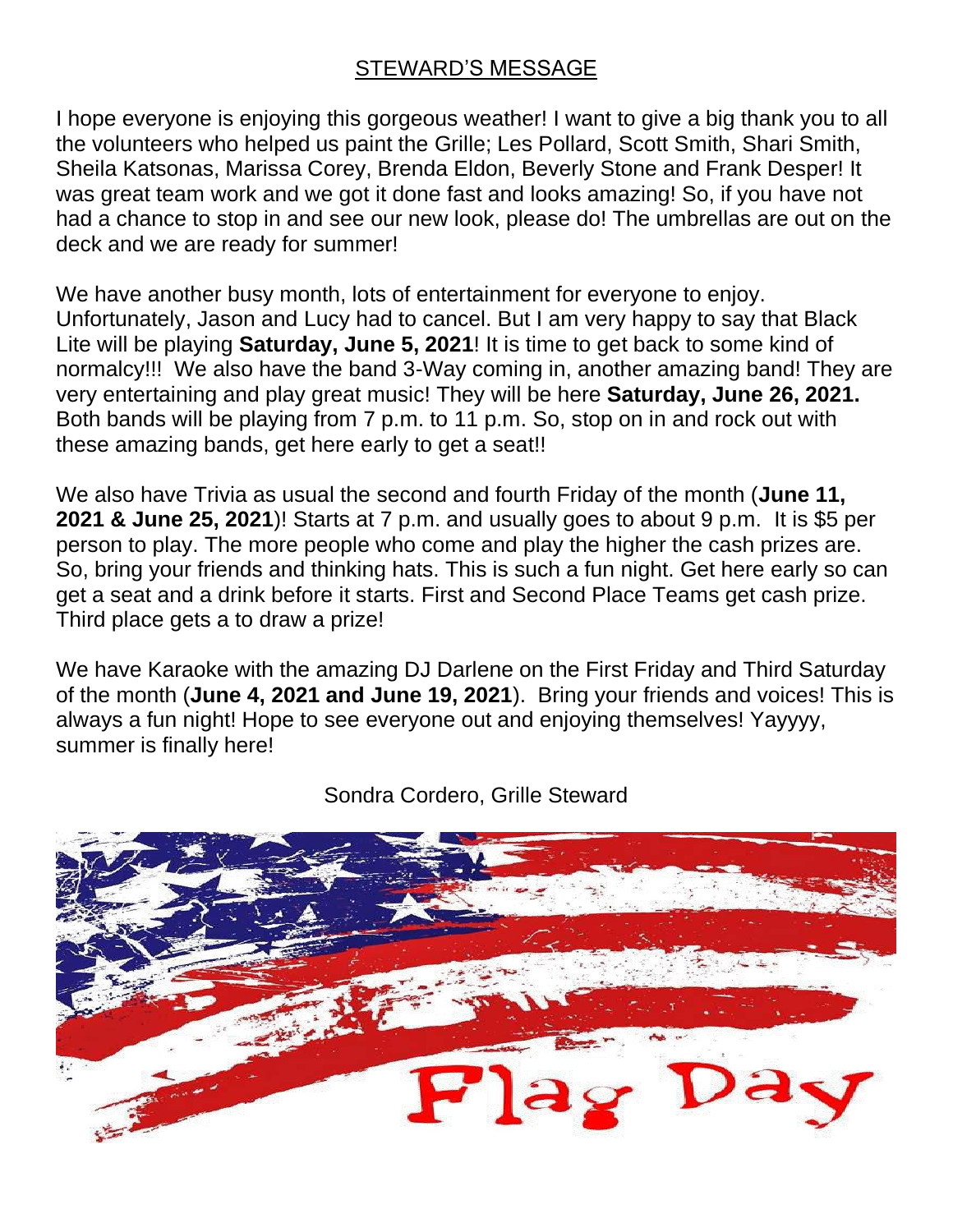### PRESIDENT'S MESSAGE

Hello Ladies: By the time you read this newsletter we will have had the Memorial Day celebration and cookout. I am sure everyone enjoyed the cookout and remembered our fallen veterans. Thank you all who volunteered and thank you Mike Hunt for the shopping and cooking as you do each year. June will be our last meeting for this term. See you all on the 10th at 6:00 pm. Sondra Cordero is the Unit's Historian and Brenda Eldon is the Unit's Sergeant at Arms. Congratulations, Ladies. Thank you, Karen Hemstrought for displaying the Flags at the cemetery. You do a good job every year. Surf and Turf will be held though out the Summer as usual......any volunteers to collect the money?? We will be posting information on any committee we will plan during the Summer. All help and donations will be greatly appreciated. If you have any questions, please call me. Also, ask your friends or family members to join the Auxiliary. Applications are behind the bar. Have a fun and safe Summer to all.

Judi Fountas, Unit President

SURF & TURF SCHEDULE JUNE 5th – Post JUNE 12th – S.A.L. JUNE 19th – Unit JUNE 26th – Post

GRILLE SCHEDULE JUNE 4th – DJ Darlene JUNE 5th – Black Lite JUNE 11th – Trivia Night JUNE 19th – DJ Darlene JUNE 25th – Trivia Night JUNE 26th – 3-Way